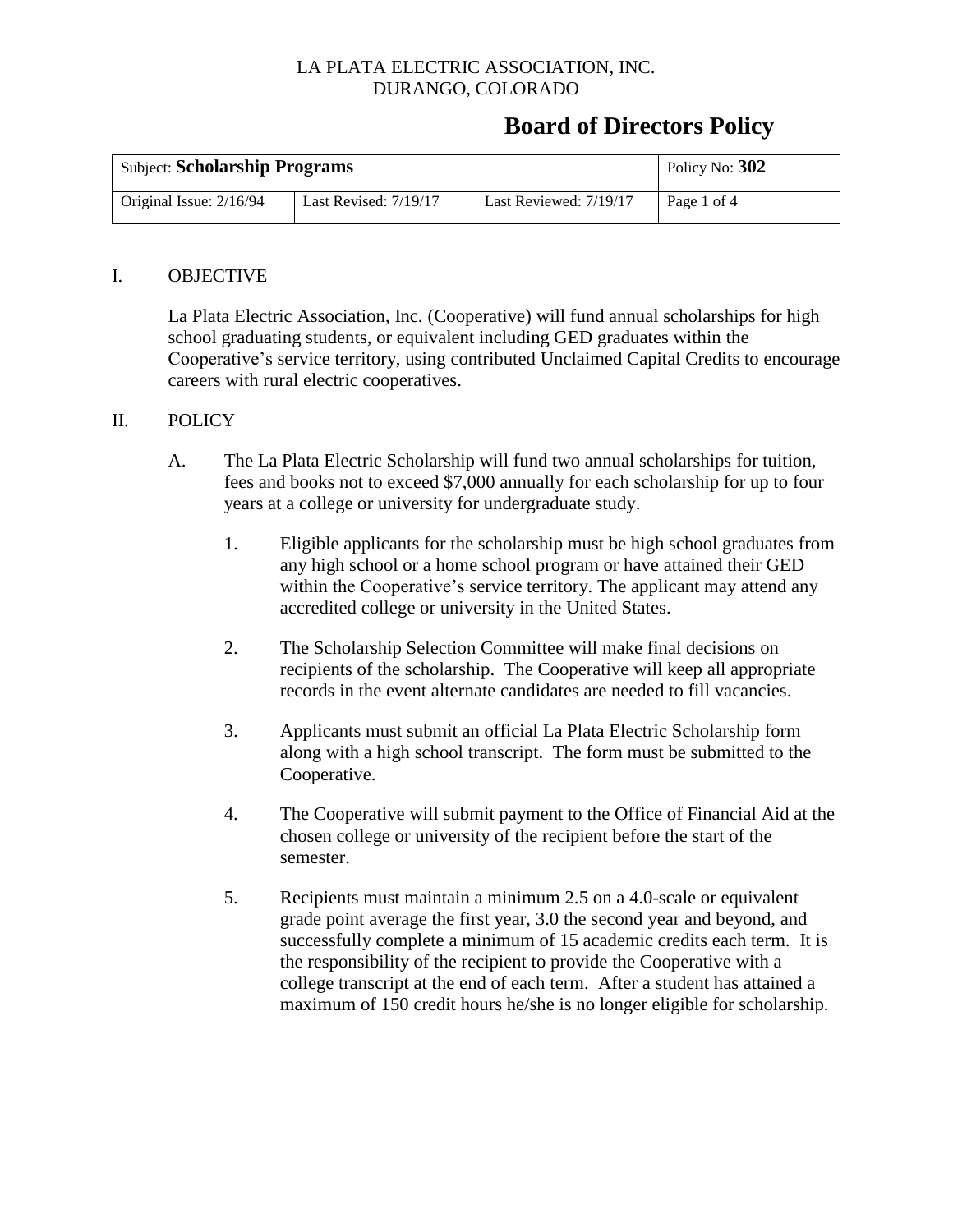## **Board of Directors Policy**

| <b>Subject: Scholarship Programs</b> |                       |                        | Policy No: 302 |
|--------------------------------------|-----------------------|------------------------|----------------|
| Original Issue: 2/16/94              | Last Revised: 7/19/17 | Last Reviewed: 7/19/17 | Page 2 of 4    |

- B. The John Voelker Memorial Scholarship will fund two annual scholarships for tuition, fees, books, tools, and supplies not to exceed \$5,000 annually for each scholarship for up to two years at a vocational school, technical school, junior college, or university.
	- 1. Eligible applicants for the scholarship must be high school graduates from any high school or a home school program or have attained their GED within the Cooperative's service territory. The applicant may attend any accredited institution of higher education including a vocational school, technical school, junior college or university in the United States.
	- 2. The major or program must lead to a degree, certification, or license in the student's field of study and must relate to a career in the rural electric industry.
	- 3. The Scholarship Selection Committee will make final decisions on recipients of the scholarship. The Cooperative will keep all appropriate records in the event alternate candidates are needed to fill vacancies.
	- 4. Applicants must submit an official La Plata Electric Scholarship form along with a high school transcript. The form must be submitted to the Cooperative.
	- 5. The Cooperative will submit payment to the Office of Financial Aid at the chosen college or university of the recipient before the start of the semester.
	- 6. The student can use any overages following payment of tuition and fees to pay for required and necessary tools and supplies.
	- 7. Recipients must successfully complete 15 academic credit hours per term or the equivalent of a full load and maintain a minimum 2.5 on a 4.0-point scale or equivalent.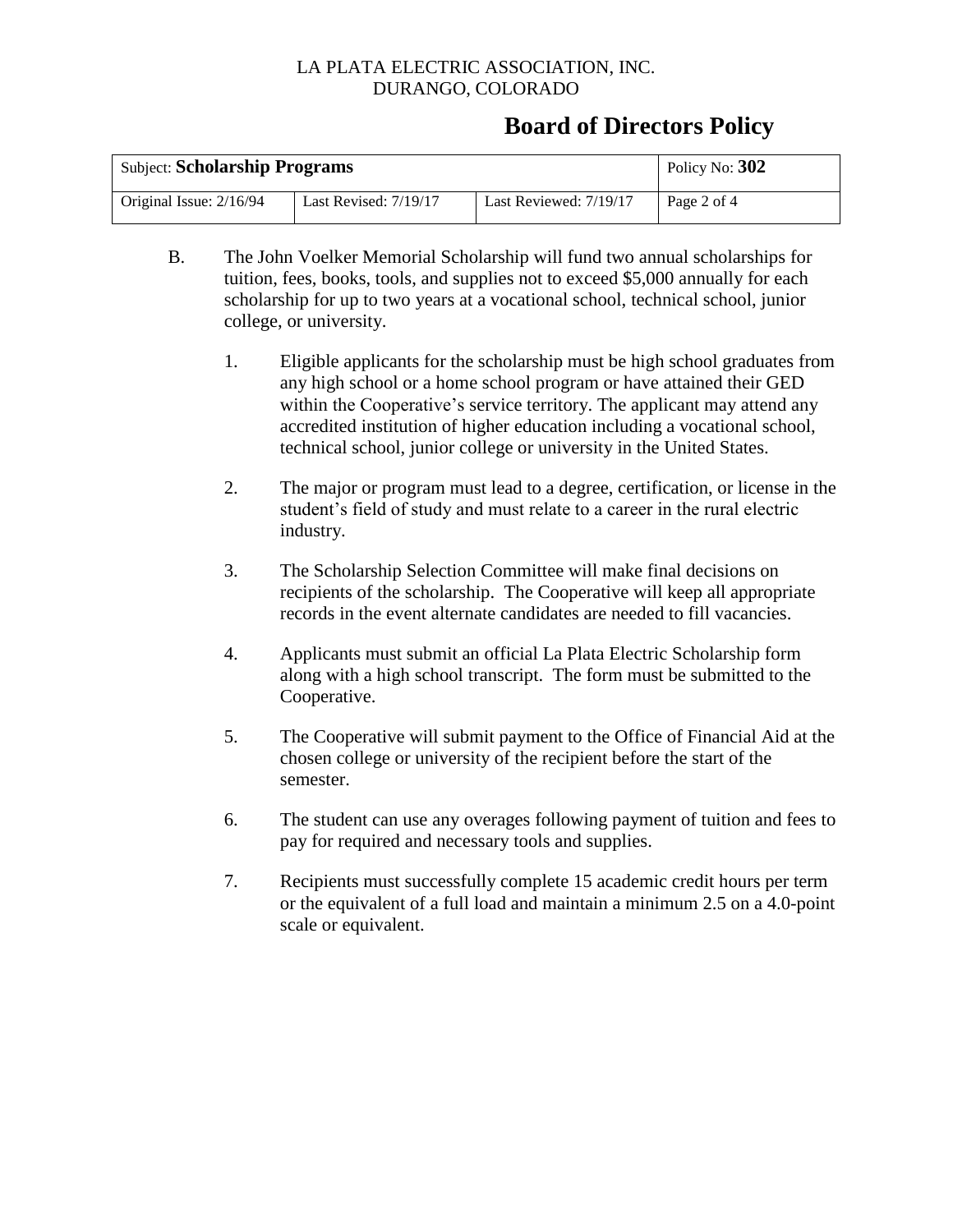## **Board of Directors Policy**

| <b>Subject: Scholarship Programs</b> |                       |                        | Policy No: 302 |
|--------------------------------------|-----------------------|------------------------|----------------|
| Original Issue: $2/16/94$            | Last Revised: 7/19/17 | Last Reviewed: 7/19/17 | Page 3 of 4    |

- C. The La Plata Electric Lineman Scholarship will fund two annual scholarships for tuition, fees, books, tools, and supplies not to exceed \$12,000 for each scholarship for up to one year at an electrical lineworker school.
	- 1. Eligible applicants for the scholarship must be high school graduates from any high school or a home school program or have attained their GED within the Cooperative's service territory. The applicant may attend any accredited institution of higher education including a vocational school, technical school, junior college or university in the United States majoring in an electric lineworker program.
	- 2. The Scholarship Selection Committee will make final decisions on recipients of the scholarship. The Cooperative will keep all appropriate records in the event alternate candidates are needed to fill vacancies.
	- 3. Applicants must submit an official La Plata Electric Scholarship form along with a high school transcript. The form must be submitted to the Cooperative.
	- 4. The Cooperative will submit payment to the Office of Financial Aid at the chosen college or university of the recipient before the start of the semester.
	- 5. The student can use any overages following payment of tuition and fees to pay for required and necessary tools and supplies.
- D. The GED Testing Scholarship will fund a total of \$2,100 to assist with GED testing costs within the Cooperative's service territory.
	- 1. The funds will be split between all of the continuing education programs in the Cooperative's service territory based upon the number of students served.
	- 2. The continuing education entities must apply for the funds annually and provide statistics with the number of students served.
- E. The Scholarship Selection Committee will be selected by a designee of the Chief Executive Officer (CEO) and be made up of members representing the Cooperative's service territory.